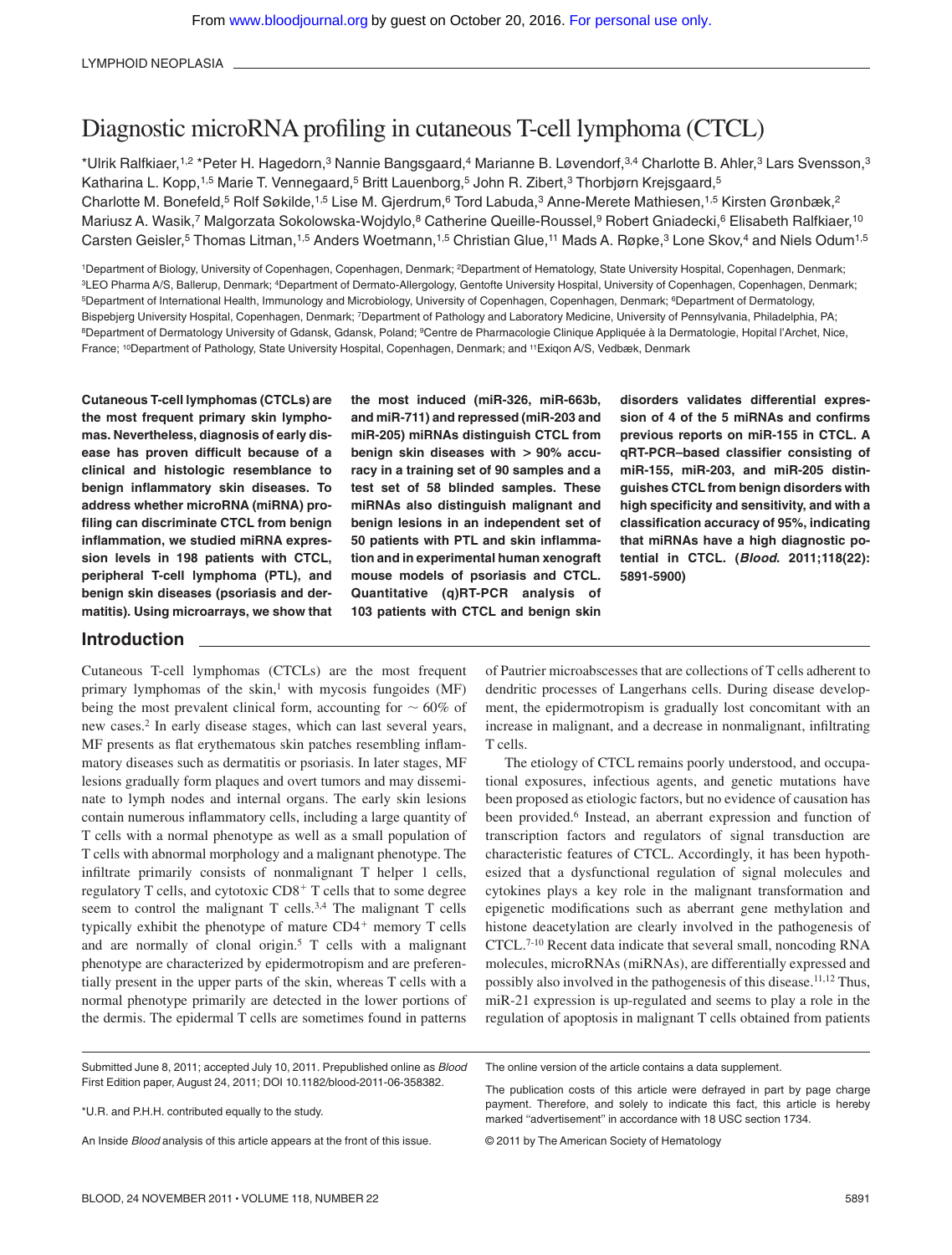with Sézary Syndrome (SS), a leukemic variant of CTCL. These findings are in keeping with studies in other cancers where miRNAs have been ascribed a key role in cancer development and metastasis. Indeed, specific miRNAs are directly involved in the malignant transformation because they can function as oncogenes and tumor suppressors.<sup>13</sup>

Early diagnosis of CTCL has important consequences concerning therapeutic options and determination of prognosis. Currently, the diagnosis is primarily based on clinical observations and histologic examinations of skin biopsies as well as additional laboratory tests such as analysis of TCR clonality by PCR. Unfortunately, early diagnosis of CTCL has proven difficult because of the great clinical, pathologic, and histologic resemblance to benign inflammatory skin diseases and because inflammatory skin disorders can be associated with clonal TCR rearrangements.14-17 From the initial appearance of skin lesions to the time a certain MF diagnosis is established takes a median of almost 6 years. Because miRNA expression profiling can distinguish other cancers according to diagnosis and developmental stage of the tumor to a greater degree of accuracy than traditional mRNA analysis,18 the present investigation was undertaken to address whether miRNA expression profiling has a diagnostic potential in relation to CTCL.

### **Methods**

### **Selection of patients**

The study includes formalin-fixed and paraffin-embedded biopsies from 63 patients with CTCL; 39 patients with nodal PTL (not otherwise specified [NOS]); and 96 patients with benign skin diseases, including psoriasis, atopic dermatitis, contact dermatitis, and unspecified dermatitis as well as skin from 2 healthy volunteers. Biopsies from the lymphoma patients were sampled from 1979 to 2004 and were collected from the archives at the Departments of Pathology at Rigshospitalet, Bispebjerg Hospital, Aalborg Sygehus, and Herlev Hospital. From all lymphoma cases, tissue samples were reviewed by histology and immunohistochemistry, using as a minimum CD3, CD4, CD8, CD30, CD56, TIA-1, and Granzyme B stains. The samples were then classified in accordance with the World Health Organization-European Organization for Research and Treatment of Cancer<sup>16,19-21</sup> guidelines, and the clinical characteristics of the cohort were reviewed to establish the final diagnoses. Biopsies from the patients with benign skin diseases and healthy controls were collected after informed consent in accordance with the Declaration of Helsinki at the Departments of Dermato-Allergology, Gentofte Hospital; Dermatology, Bispebjerg Hospital; and Pathology, Rigshospitalet and as part of clinical trials at LEO Pharma A/S, and they were approved by the local ethical committees (H-B-2009-045 and H-1-2009-111) and the Data Protection Agency (Datatilsynet J.NR. 2010-41-4303).

### **Human psoriasis xenograft mouse models**

Three patients with chronic plaque-psoriasis were used as donors for the psoriatic keratome biopsies (thickness, 0.5 mm). Keratome biopsies were taken from infiltrated red plaques located on the anterior or lateral aspect of the femoral region.<sup>22</sup> Each biopsy was divided into 4 pieces of  $1.5 \times 1.5$  cm. As recipients, female CB.17 SCID mice (M&B Taconic) aged 6 weeks were used. The split human keratome biopsies were then grafted onto the back of the anesthetized animals, and the grafts were protected by a bandage during the next 2 weeks in a specific-pathogen-free environment as described previously.23 After 2 weeks, the animals were randomized into 2 groups. The groups were treated with betamethasone (0.5 mg/g [as diproprionate]) in ointment ( $n = 6$ ) or ointment vehicle  $(n = 6)$  twice daily. After 4 weeks of treatment, the animals were bled and killed, and a 4-mm punch biopsy was taken from each xenograft. Biopsies were fixed in 10% neutral buffered formalin for a maximum of 48 hours and were processed according to standard histologic procedures and embedded in paraffin.

### **CTCL xenograft model**

The murine xenograft model of CTCL is based on the immunodeficient NOD.Cg-Prkdcscid B2m<sup>tm1Unc</sup>/J strain (NOD/SCID-B2m<sup>-/-</sup>; The Jackson Laboratory) as described in detail previously.<sup>24</sup> In brief, NOD/SCID-B2m<sup>-/-</sup> mice were inoculated subcutaneously into each flank with  $1 \times 10^6$ MyLa2059 cells, and when a mouse had established palpable tumors it was allocated alternately to a group receiving vehicle or a group receiving celecoxib (Selleck Chemicals). The mice received  $10 \mu g/g$  celecoxib or vehicle intraperitoneally daily, and the tumor growth was monitored continuously by slide caliper measurements. All animal experiments were carried out in accordance with the local ethics committee and with animal welfare guidelines provided by the Animal Experiments Inspectorate, Ministry of Justice, Denmark.

### **RNA extraction**

Total RNA was isolated from six  $10-\mu m$  tissue sections using the RecoverAll total nucleic acid isolation kit (Applied Biosystems/Ambion) according to the manufacturer's guidelines. Total RNA quantity and quality were checked by an ND-1000 spectrophotometer (NanoDrop).

### **miRNA microarray**

From each sample, 100 ng of total RNA was labeled with Hy3 fluorescent dye using the miRCURY LNA array power labeling kit (Exiqon A/S). All samples were labeled the same day with the same master mix, to minimize technical variation. The Hy3-labeled samples were hybridized to miR-CURY LNA arrays (Version 11.0; Exiqon A/S), containing capture probes targeting all human miRNAs registered in the miRBASE Version 15.0 at the Sanger Institute. The hybridization was performed overnight at 56°C according to the manufacturer's specifications using an HS4800 hybridization station (Tecan). Because it was not possible to hybridize all arrays at the same time, samples were randomly split into 5 batches to minimize day-to-day variation in the hybridization process. After hybridization, the microarray slides were scanned using a G2565BA Microarray Scanner system (Agilent Technologies) at  $5-\mu m$  resolution, and the resulting TIFF images were analyzed using the ImaGene 8.0 software on standard settings (BioDiscovery). All microarray data are deposited in the Gene Expression Omnibus database (http://www.ncbi.nlm.gov/geo/query/acc.cgi2acc-GSE31408).

### **miRNA real-time qRT-PCR**

Ten nanograms of RNA was reverse transcribed in triplicate  $10 - \mu L$ reactions using miRCURY LNA Universal RT miRNA PCR, polyadenylation, and cDNA synthesis kit (Exiqon A/S). cDNA was diluted  $50 \times$  and assayed in 10-µL PCR reactions according to the protocol for miRCURY LNA Universal RT miRNA PCR; each miRNA was assayed once by qPCR. Negative controls excluding template from the reverse transcription reaction were performed and profiled in parallel. The amplification was performed in a LightCycler Version 1.5.0.SP3 software 480 real-time PCR system (Roche) in 384-well plates. The amplification curves were analyzed using Roche LC software, both for determination of crossing point (Cp, by the second derivative method) and for melting curve analysis. All assays were inspected for distinct melting curves, and the melting point was checked to be within known specifications for the assay. Furthermore, assays must be detected with 3 Cps less than the negative control, and with  $Cp < 39$  to be included in the data analysis. Data that did not pass these criteria were omitted from any further analysis. miR-103 and miR-423-5p were stably expressed and the average of their Cps in each sample was used as normalization factor.

### **Microarray data preprocessing**

Probe signals were background corrected by fitting a convolution of normal and exponential distributions to the foreground intensities using the background intensities as a covariate.25 Four technical replicate spots for each probe were combined to produce 1 signal by taking the logarithmic base-2 mean of reliable spots. If all 4 replicates for a given probe were judged unreliable, that probe was removed from further analysis.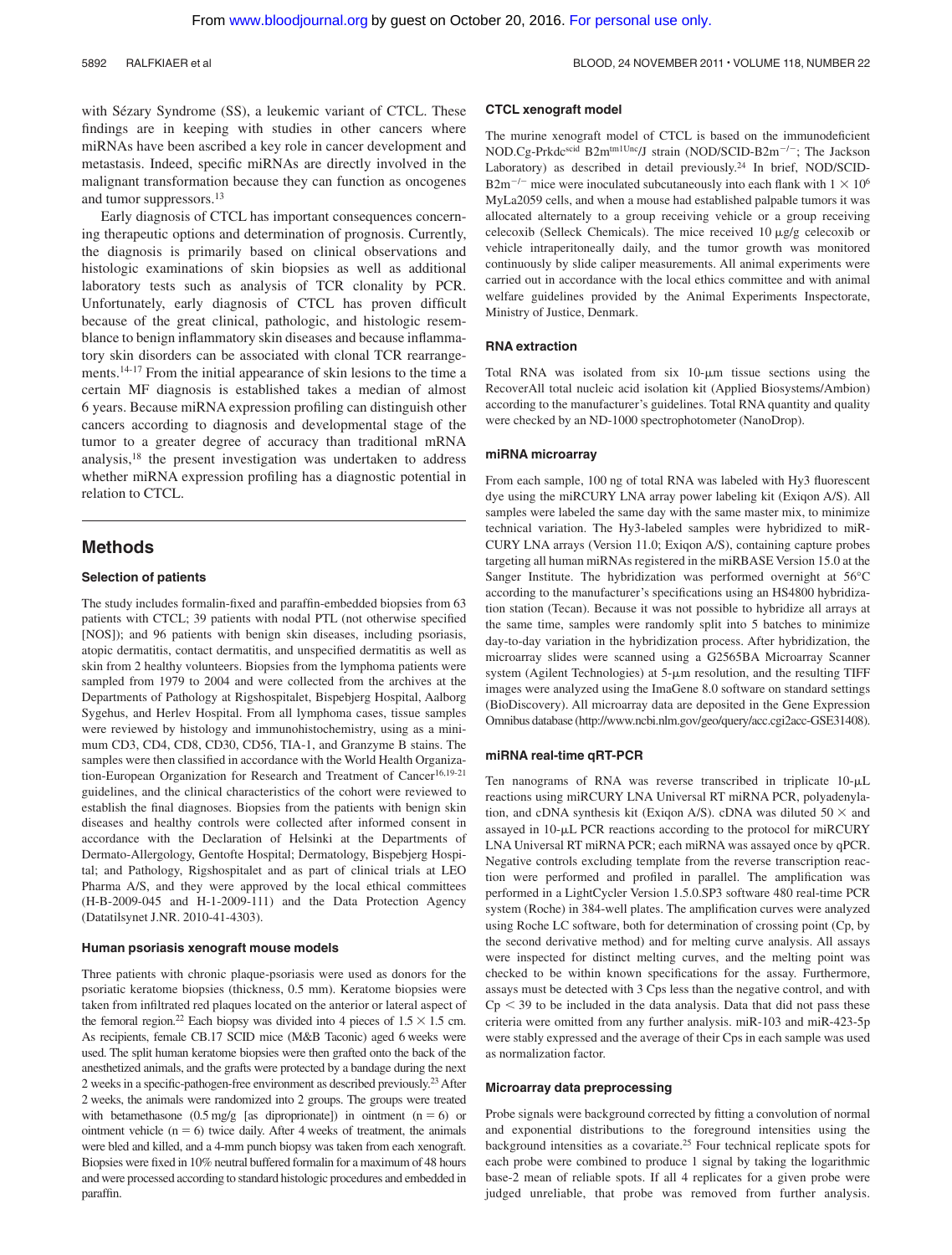### BLOOD, 24 NOVEMBER 2011 · VOLUME 118, NUMBER 22 miRNA PROFILING: A DIAGNOSTIC TOOL IN CTCL 5893

### **Table 1. Clinical characteristics of patients in the study**

|                  | Cutaneous lymphoma ( $n = 63$ ) |                 |                           |                         | Benign skin disease or normal skin ( $n = 85$ ) |                  |                        |                  |                  |                        |                |        |
|------------------|---------------------------------|-----------------|---------------------------|-------------------------|-------------------------------------------------|------------------|------------------------|------------------|------------------|------------------------|----------------|--------|
|                  | <b>MF</b><br>$(n = 39)$         | SS<br>$(n = 7)$ | <b>CALCL</b><br>$(n = 8)$ | <b>NOS</b><br>$(n = 9)$ | Σ                                               | AD<br>$(n = 20)$ | <b>ND</b><br>$(n = 4)$ | PP<br>$(n = 42)$ | PN<br>$(n = 17)$ | <b>NN</b><br>$(n = 2)$ | Σ              | P      |
| Age, y*          |                                 |                 |                           |                         |                                                 |                  |                        |                  |                  |                        |                | < .001 |
| Younger than 30  | 0                               | $\mathbf 0$     |                           | $\mathbf 0$             | $\mathbf{1}$                                    | 19               | 0                      | $\overline{4}$   | 4                | 2                      | 29             |        |
| $30 - 44$        | 5                               | $\mathbf{0}$    | $\mathbf{0}$              | $\mathbf{0}$            | 5                                               | $\overline{1}$   | $\mathbf{0}$           | 6                | 3                | $\mathbf{0}$           | 10             |        |
| 45-59            | 9                               |                 |                           | 2                       | 13                                              | $\mathbf 0$      | $\mathbf{1}$           | 19               | $\overline{7}$   | $\mathbf 0$            | 27             |        |
| 60-74            | 14                              | 6               | $\overline{2}$            | $\overline{2}$          | 24                                              | $\mathbf{0}$     | 3                      | 12               | $\overline{2}$   | $\mathbf{0}$           | 17             |        |
| Older than 75    | 10                              | $\mathbf 0$     | $\overline{c}$            | 5                       | 17                                              | $\mathbf 0$      | $\mathbf 0$            | 1                |                  | $\mathbf 0$            | $\overline{2}$ |        |
| $Sex*$           |                                 |                 |                           |                         |                                                 |                  |                        |                  |                  |                        |                | .999   |
| Male             | 23                              | 7               | 5                         | 5                       | 40                                              | 8                |                        | 30               | 16               | 2                      | 57             |        |
| Female           | 15                              | $\mathbf{0}$    |                           | $\overline{4}$          | 20                                              | 12               | 3                      | 12               | $\mathbf{1}$     | $\mathbf 0$            | 28             |        |
| Microarray batch |                                 |                 |                           |                         |                                                 |                  |                        |                  |                  |                        |                | .999   |
| $\mathbf{1}$     | 8                               | $\overline{2}$  |                           | $\overline{2}$          | 13                                              | $\overline{4}$   | $\overline{1}$         | 8                | 3                | $\mathbf{1}$           | 17             |        |
| 2                |                                 | 2               | 2                         |                         | 12                                              | $\overline{4}$   |                        | 8                | 3                |                        | 17             |        |
| 3                | 7                               |                 | $\overline{2}$            | $\overline{2}$          | 12                                              | $\overline{4}$   | $\mathbf{1}$           | 8                | 3                | $\mathbf{0}$           | 16             |        |
| 4                | 9                               |                 | $\overline{2}$            | 2                       | 14                                              | $\overline{4}$   | $\mathbf 0$            | 9                | 4                | $\mathbf 0$            | 17             |        |
| 5                | 8                               |                 |                           | 2                       | 12                                              | $\overline{4}$   | $\mathbf{1}$           | 9                | 4                | $\mathbf{0}$           | 18             |        |

Indications are stratified according to age, sex, and the microarray production batch. *P* values were calculated using Fisher's exact test on sums across subindications (the  $\Sigma$  columns).

CALCL indicates cutaneous anaplastic large cell lymphoma; AD, atopic dermatitis; ND, unspecified dermatosis; PP, lesional skin from psoriasis patients; PN, nonlesional skin from psoriasis patients; and NN, normal skin from healthy controls.

\*Sex and age of 2 CALC and 1 MF samples are unknown.

A reference data vector *R* was calculated as the median signal of each probe across all samples. For all probe signals in a given sample, represented by the sample data vector  $S$ , a curve  $F$  was determined by locally weighted polynomial regression so as to provide the best fit between *S* and *R.*<sup>26</sup> A normalized sample vector *M* was calculated from this by transforming it with the function *F*, so that  $M = F(S)$ . In this manner, all samples were normalized to the reference *R*. This normalization procedure largely follows that outlined in Rosenfeld et al.<sup>27</sup> Remote data points (probes in sparsely sampled intensity regions with  $\leq 15$  probes per signal unit) were considered unreliably adjusted by this method and removed before further analysis.

### **Classifier statistics**

Significance of differences in expression levels was assessed by a 2-sided unpaired *t* test. Class prediction was done using nearest shrunken centroid classification.28 In brief, a standardized centroid is computed for each class as the average expression of each miRNA in each class divided by the within-class standard deviation for that miRNA. The miRNA expression profile of a new sample is then compared with each of these class centroids, and the class whose centroid is closest in Euclidean distance is the predicted class for that new sample. The algorithm is trained by shrinking class centroids toward the overall centroid for all classes by a threshold amount that minimizes the misclassification error as determined through 10-fold cross validation on the training set.

## **Results**

### **miRNA expression profiling using microarrays**

To address whether miRNA expression profiling can differentiate CTCL from benign chronic skin disorders such as psoriasis and dermatitis, as well as from normal skin, we initially used microarrays to perform miRNA profiling of 148 formalin-fixed paraffinembedded samples. Of these samples, 63 were from patients with various forms of CTCL and 85 were from patients with benign inflammatory skin diseases or healthy individuals (BDN; Table 1). The samples were divided into  $3/5$  for training (n = 90) and  $2/5$  for testing  $(n = 58)$ , with approximately equal proportion of CTCL to BDN samples in both sets. This division follows the 5 microarray production batches used in the study (Table 1). Of the 688 miRNAs that passed preprocessing filtering criteria, initial statistical analysis of the training set identified 27 miRNAs showing strong (at least 50% change) and highly significant (Bonferroni corrected *P* values .001 from *t* test) differences between CTCL and benign skin diseases and normal skin (Figure 1). Thus, the expression levels of a large number of miRNAs differ considerably between patients



**Clinical indication**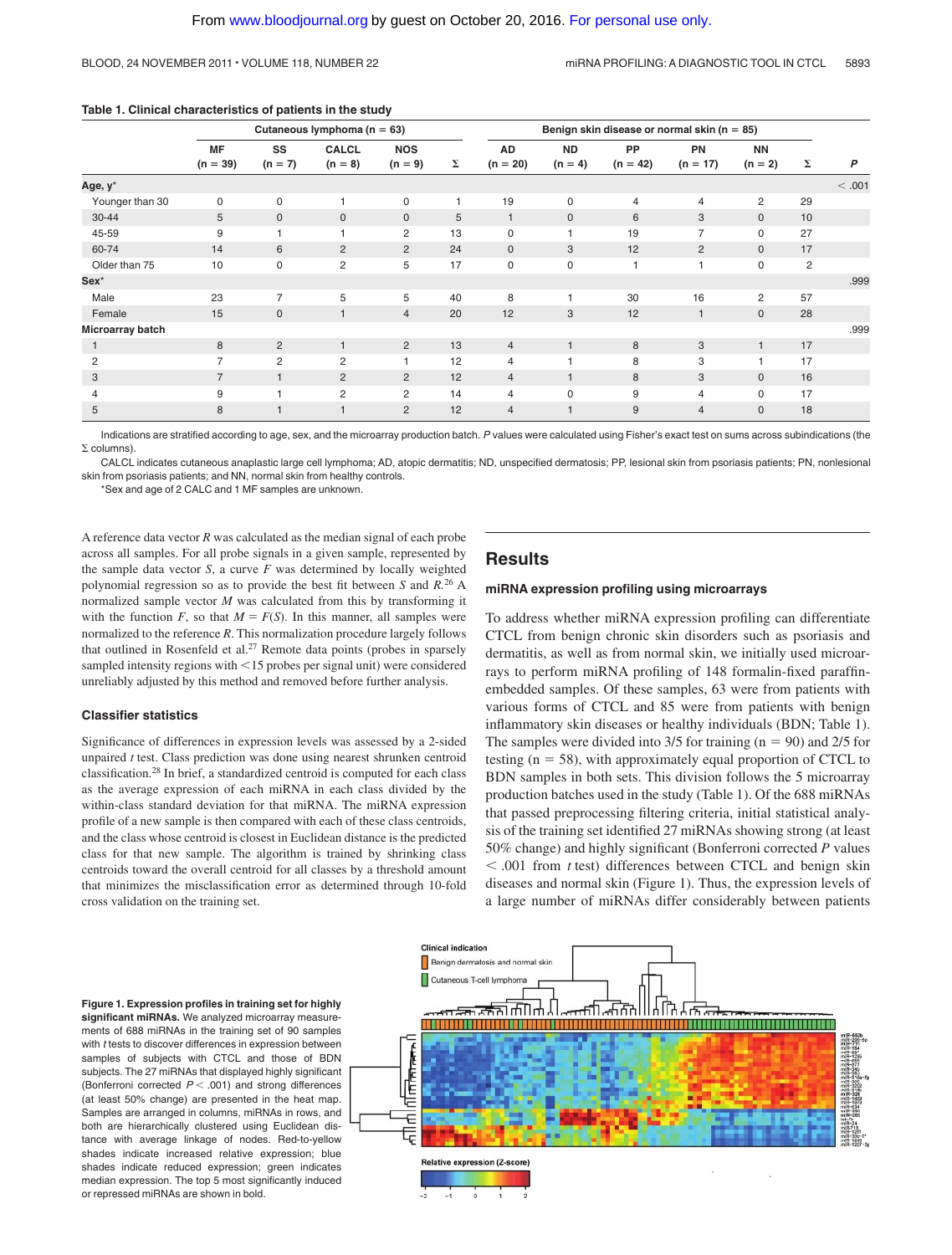Α

2nd principal comp. (14%)

C

2nd principal comp. (17%)

1

 $\Omega$ 

 $-1$ 

 $-2$ 

1

 $\mathbf 0$ 

 $-1$ 

 $-2$ 

### в Training set ( $n = 90$ ) **CTCL Benign** 38 52  $n =$ Classified 32  $\bf 0$ as CTCL Classified  $6\phantom{a}$ 52 as Benign 84% 100%  $-2$  $-1$  $\pmb{0}$ 3  $-3$  $\mathbf{1}$  $\overline{c}$ 93% overall (P < 0.001) 1st principal comp. (80%) D Test set ( $n = 58$ ) **CTCL Benign** 25 33  $n =$ Classified  $\overline{0}$ 23 as CTCL Classified  $\overline{2}$ 33 as Benign 92% 100%  $-3$  $-2$  $-1$  $\bf 0$  $\mathbf{1}$  $\overline{c}$ 3 97% overall (P < 0.001) 1st principal comp. (74%)

**Figure 2. Classification of CTCL and BDN.** (A) PCA plot of samples from subjects with CTCL (green) and those of BDN subjects (orange) in the training set based on the 5-miRNA profile identified by the nearest shrunken centroids (NSC) algorithm. Percentages indicate percentage of variance explained by that component. (B) Classification performance in the training set using the NSC algorithm. *P* values were calculated using Fisher exact test. (C) PCA plot of samples in the test set based on the 5-miRNA profile identified from the training set. (D) Classification performance in the test set using the trained NSC algorithm.

with CTCL and patients with BDN. Essentially similar results were obtained using unsupervised hierarchical clustering based on the 209 most variable miRNAs (supplemental Figure 1, available on the *Blood* Web site; see the Supplemental Materials link at the top of the online article).

### **Identification of a CTCL-specific miRNA signature**

To find a CTCL-specific signature, we analyzed the training set with a nearest shrunken centroid algorithm,<sup>28</sup> using only the top 3 most induced (miR-326, miR-663b, and miR-711) and repressed (miR-203, miR-205, and miR-718) miRNAs among the 27 highly significant miRNAs as identified in Figure 1. All 6 miRNAs had Bonferroni corrected *P* values  $\leq 10^{-8}$  by *t* test. After shrinking of centroids (supplemental Figure 2), samples in the training set could be classified with 93% accuracy (84% sensitivity and 100% specificity;  $P < .001$  by Fisher exact test; Figure 2A-B). Shrinkage of centroids identified an optimal threshold value at 5.135 (dashed vertical line in supplemental Figure 2A). At this threshold value, the relative contribution of individual miRNAs in the classifier is shown in supplemental Figure 2B. As shown in supplemental Figure 2B, miR-718 was shrunk to 0, indicating that it did not contribute to the classification, and, accordingly, it was removed from the classifier. The final classifier consequently consisted of 5 miRNAs. To assess the performance of the 5 miRNAs in the classification of unknown samples, we used the already trained classifier on the 58 test set samples, and here achieved 97% classification accuracy (92% sensitivity and 100% specificity;  $P < .001$  by Fisher exact test; Figure 2C-D). Figure 3A shows the expression of the individual miRNAs in the classifier. For each of the 5 miRNAs, the normalized  $log_2$  expression values are grouped according to patient type (CTCL and BDN, respectively; Figure 3A).

Next, we evaluated the robustness of the classifier by 10-fold cross-validation, each time selecting different batches as training and test set (but keeping the ratio 3/5 to 2/5). This approach identified miR-203, miR-663b, miR-205, and miR-711 in almost all cases (supplemental Table 1). One miRNA, miR-326, was only selected in 2 of 10 divisions. Importantly, no matter which division was chosen, the classification accuracy in the test set was consistently  $> 90\%$  (93.1% on average, with a 99% confidence interval between 90.5% and 95.6%; supplemental Table 1).

As shown in Figure 1, several other miRNAs (besides those included in the classifier) discriminate to some degree between CTCL and BDN. To evaluate the potential of these miRNAs as classifiers, we repeated the selection and training procedure as outlined in the preceding paragraph, but we excluded the 5 miRNAs from the input set. This identified a new set of miRNAs for which we recorded the classification accuracies in the training and test set. We repeated this 4 more times, each time excluding the miRNAs selected for the classifier in the last round. As shown in supplemental Figure 3, the accuracy in the test set decreased rapidly: When the best 23 miRNAs were excluded, the 4 miRNAs selected only achieve 67% accuracy in the test set. Even the second-best set of classifier miRNAs (those identified in round 2) clearly performed worse in the test set than the 5-miRNA classifier actually used (supplemental Figure 3). In addition, combining the miRNAs identified in rounds 1 and 2 into a 9-miRNA classifier did not improve the performance either (data not shown). Taken together, these findings show that the 5-miRNA classifier consisting of miR-326, miR-663b, miR-711, miR-203, and miR-205 performed best compared with the other classifiers examined.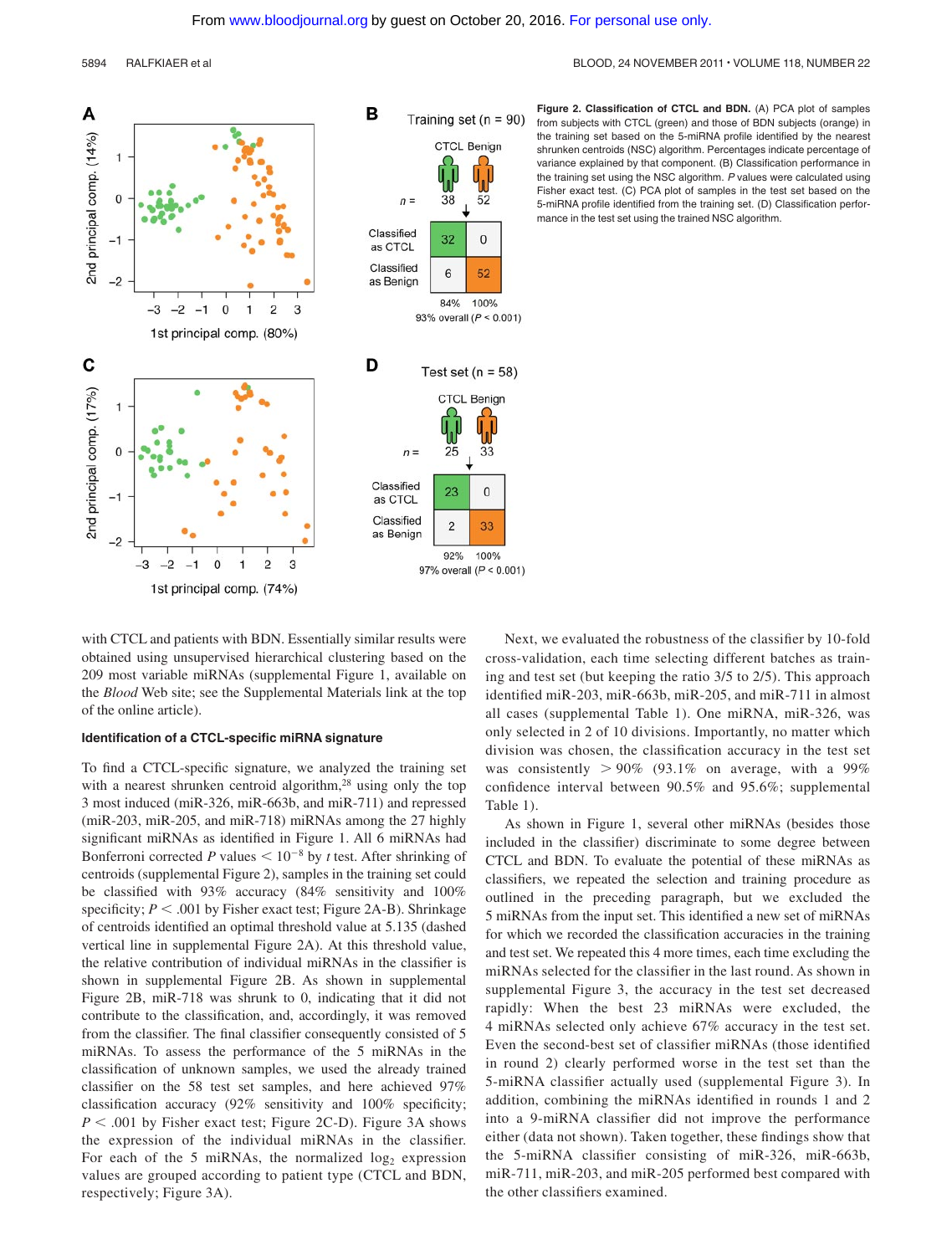

**Figure 3. Classifier miRNA expressions measured by microarray and qRT-PCR.** For each miRNA, expressions are grouped according to patient type (CTCL and BDN, respectively), with a small scatter on the x-axis within each group to allow better visualization of all measurements. *P* values were calculated using a *t* test. (A) Expressions measured by microarray. (B) Expressions measured by qRT-PCR.

### **Extension and validation of the miRNA classifier**

CTCL is characterized by primary involvement of the skin, but other PTLs may secondarily disseminate to the skin and give rise to skin lesions with resemblance to CTCL. To address whether the miRNA classifier also distinguishes between PTLs and benign inflammatory skin disorders, microarray analysis was performed on lesions from patients with PTL (NOS; 39 patients), and on 11 patients with benign disorders (dermatitis [6 patients] and

psoriasis [5 patients]). As shown in Figure 4, using the 5-miRNA classifier, 10 of 11 patients with benign skin disorders were classified as benign, whereas 39 of 39 PTL patients were classified as malignant, resulting in an overall classification accuracy of 98%  $(P < .001;$  Figure 4). Figure 5 shows the expression levels of each individual classifier miRNA in all examined patients divided into clinical subgroups. The overall dichotomy between malignant and benign disorders also applied to each clinical subgroup of patients. However, the expression of individual miRNAs clearly varied within each subgroup, and there was also a considerable overlap in expression levels of each individual miRNA in malignant and benign disorders (Figure 5). Recently, miR-21 was identified as differentially expressed and involved in antiapoptosis in malignant T cells from SS patients compared with peripheral CD4+ T cells in healthy individuals.<sup>29</sup> We also observed an increased expression of miR-21 in CTCL compared with most benign disorders (supplemental Figure 4). However, miR-21 was also highly increased in psoriatic lesions and in some dermatitis lesions (supplemental Figure 4), confirming other studies<sup>30</sup> and explaining why miR-21 is not identified as a classifier miRNA.

### **Classification of treated and untreated CTCL and psoriasis from xenograft models and patients**

Because xenograft mouse models are momentous for the development of novel therapies, we examined the expression of the classifier miRNAs in tumors and skin lesions from human xenograft mouse models of CTCL and psoriasis, respectively.25 A principal component analysis (PCA) plot of samples from 19 mice with human xenograft CTCL lesions and 12 mice with human psoriatic skin xenograft lesions based on the 5-miRNA profile (Figure 6A) shows similar organization and separation of samples as with the clinical samples (Figures 2A,C and 4A). Accordingly, when the 5-miRNA classifier is applied, 17 of 19 samples from the xenograft CTCL model and 12 of 12 samples from the xenograft psoriasis model were classified as malignant and benign, respectively, that is, with a 94% overall accuracy ( $P < .001$ ; Figure 6B). Interestingly, the most differentially expressed of the 5 miRNAs, miR-203 and miR-205, in the xenografts were also the most differentially expressed miRNAs is the clinical samples (Figure 6C vs Figure 5).

Nine of the 19 mice in the CTCL xenograft group had been treated with daily intraperitoneal injections of  $10 \mu g/g$  celecoxib, an inhibitor of the cyclooxygenase-2 (COX-2) that significantly inhibited tumor growth.31 Likewise, 6 of the 12 mice in the psoriasis xenograft group were treated daily with topical glucocorticoid (betamethasone dipropionate). As shown in Figure 6C, the expression levels of 3 of the miRNAs (miR-203, miR-663b, and miR-711) were not influenced by the celecoxib or betamethasone, whereas the expression of miR-205 and miR-326 was inhibited by betamethasone but unaffected by celecoxib. However, the changes were relatively small and did not interfere with the malignant or benign classification (Figure 6B), indicating that the 5-miRNA classifier was relatively insensitive to treatment-induced changes in miRNA expression.

To address whether betamethasone treatment influenced the expression of the 5 miRNAs in psoriasis patients, we compared the expression in 5 patients treated with vehicle and 3 patients treated daily with topical betamethasone. As shown in supplemental Figure 5, 4 weeks of topical steroid treatment improved the clinical score but had little influence on the miRNA expression levels and miRNA-based classification in psoriasis patients, confirming the observations in xenograft human psoriatic skin (Figure 6).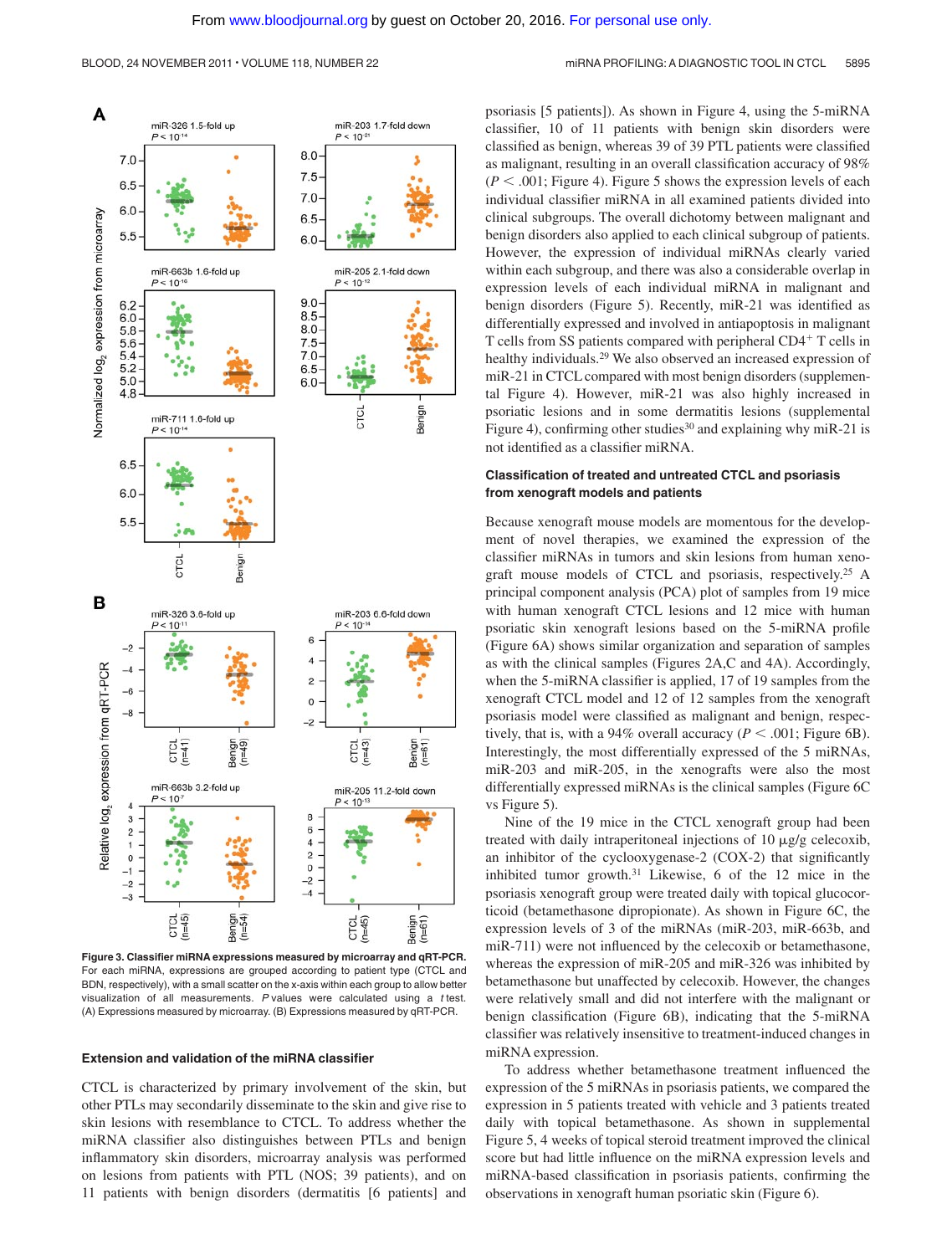5896 RALFKIAER et al BLOOD, 24 NOVEMBER 2011 • VOLUME 118, NUMBER 22

### Α в Explorative set ( $n = 50$ ) 2nd principal comp. (6%)  $1.5$ PP Dermatitis PTI  $1.0$  $0.5$  $6$ 39 5  $n =$  $0.0$ Classified  $\bf 0$ 39 1  $-0.5$ as malign Classified  $\mathbf 0$ 5 5  $-1.0$ as Benign 100% 100% 83%  $-2$  $\mathbf{0}$  $\mathbf{1}$  $\overline{2}$ 3  $\overline{4}$ 5 98% overall  $(P < 0.001)$

1st principal comp. (89%)

**Figure 4. Classification of PTL and dermatitis.** (A) PCA plot of samples from subjects with PTL (green), dermatitis (light orange), and psoriasis (yellow) for comparison, in the explorative set, based on the 5-miRNA profile. (B) Classification performance in the explorative set using the trained NSC algorithm. See Table 1 for explanation of PP.

### **Identification of a qRT-PCR–based miRNA classifier**

For diagnostic purposes, qRT-PCR is often considered more sensitive, specific, and applicable than microarrays. To confirm our microarray results, expression levels were measured for the 5-miRNA signature on a subset of 103 samples by qRT-PCR. Samples were selected based on high RNA content and covered both training and test set samples. miR-103 and miR-423-5p were identified as the most stably expressed references across samples, and their average Cp value was used as normalization factor when calculating  $\Delta Cp^{32}$  The differential expression was clearly confirmed for miR-203, miR-205, and miR-326, with *P* values below  $10^{-13}$ , and for miR-663b, with a *P* value below  $10^{-7}$  (Figure 3B), whereas the last miRNA, miR-711, could not be measured reliably above background fluorescence (supplemental Figure 6). Essentially similar results were obtained in an independent series of qRT-PCR experiments on 44 patient samples using a different qRT-PCR platform (TaqMan; data not shown). Recent studies on skin lesions from tumor stage MF and blood samples from SS patients reported on a differential expression of miR-155, miR-21, miR-24, miR-34b, miR-191, miR-486, miR-214, Let-7b, and other miRNAs.33-36 Accordingly, we performed qRT-PCR for these miRNAs and confirmed a differential expression of miR-155, miR-24, miR-191, and Let-7b (Figure 7; data not shown). In contrast, miR-34b did not achieve significance in the qRT-PCR measurements, whereas miR-21 was increased in CTCL but also in a fraction of psoriasis patients (supplemental Figure 4; data not shown). The nearest shrunken centroid algorithm identified miR-155, miR-203, and miR-205 as the most discriminative set of miRNAs. By rewriting the equations for nearest centroid classification as an equivalent linear combination, and simplifying, we write the discriminant function, or sample score, as  $S = Cp(miR-155) - Cp(miR-203)/2 - Cp(miR-205)/2.$ 

We chose thresholds by inspecting the distribution of samples scores (Figure 7A-B) and the receiver operator characteristic (ROC) curve (Figure 7C), and we introduced a low-confidence region around the threshold (Figure 7A-B). Because miR-203 and miR-205 expression was decreased in CTCL (Figure 7D) and miR-155 expression increased in CTCL (Figure 7D), the score S was smaller in CTCL compared with benign skin disorders (Figure 7A-B). In 103 samples, this qRT-PCRbased "minimal" miRNA classifier (miR-155, miR-203, and miR-205) distinguished patients with CTCL from benign skin diseases with 95% classification accuracy ( $P < .001$ ; Figure 7B) and high sensitivity and specificity as illustrated by the ROC graph in Figure 7C (dot indicates 91% sensitivity at 97% specificity). Importantly, MF patients were classified as malignant independently of the disease stage (supplemental Figure 7).

## **Discussion**

Here, we used microarrays for an initial screening of miRNAs with a potential ability to distinguish between malignant (CTCL) and



**Figure 5. Overview of miRNA expressions measured by microarray for the miRNAs in the classifier for all sub indications included in the study.** For each miRNA, expressions are grouped according to sub indication (same abbreviations as in Table 1).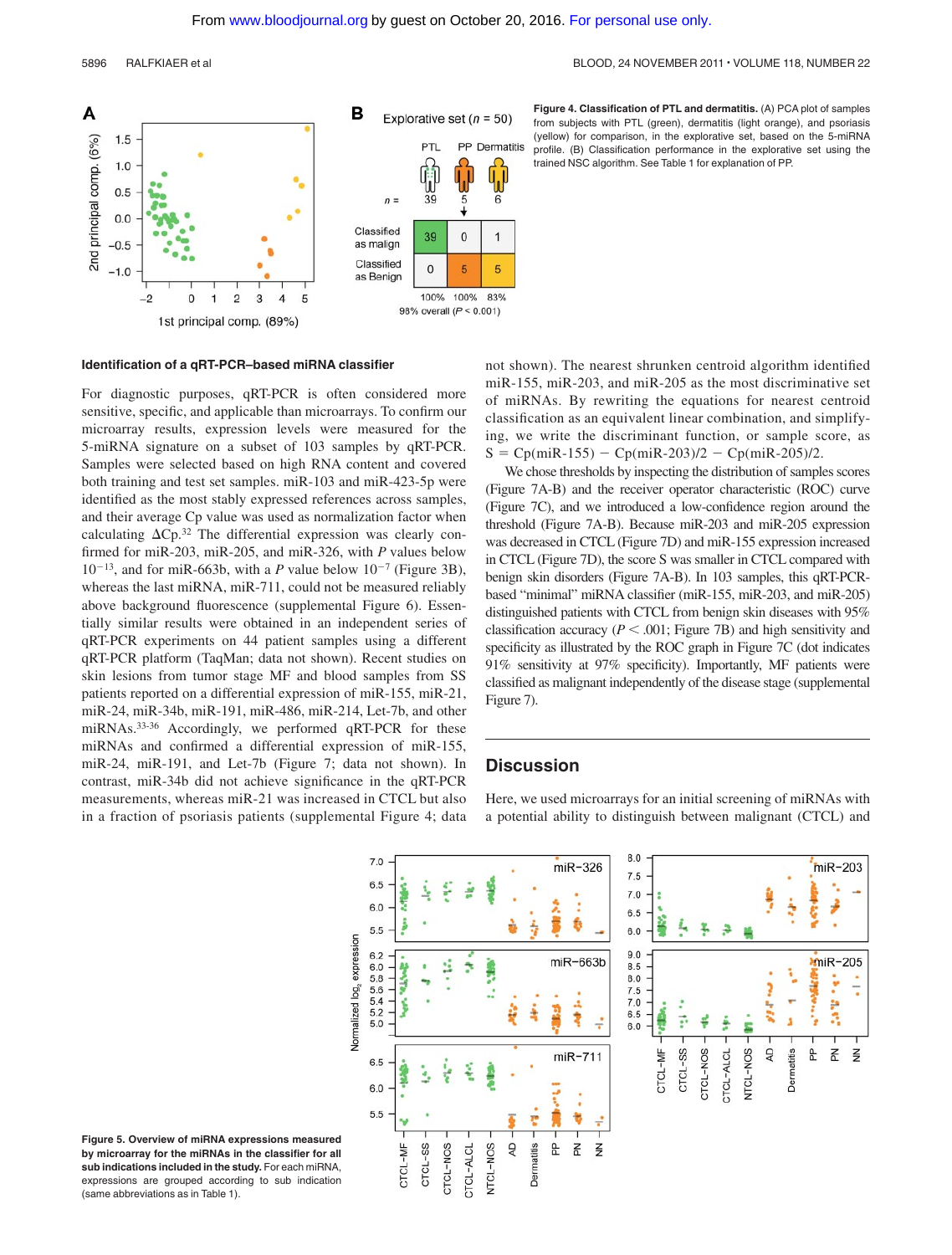**Figure 6. Classification of treated and untreated CTCL and psoriasis from mouse xenograft models.** (A) PCA plot of all samples from mouse xenograft CTCL model (green), and psoriasis model (orange), based on the 5-miRNA profile. Solid bars indicate vehicle controls, whereas hatched green bars indicate systemic treatment with a COX-2 inhibitor (celecoxib) and hatched orange bars indicate topical treatment with steroid (betamethasone). (B) Classification performance in the mouse xenograft set using the trained 5-miRNA classifier. (C) Bar plots showing normalized log<sub>2</sub> expression levels relative to average of lowest expressions measured across all samples. Error bars denote  $\pm$  1 SD. For each miRNA, *P* values were calculated using a *t* test between treated and untreated samples from each model, respectively.



benign inflammatory disorders such as psoriasis, atopic dermatitis, and contact dermatitis. Five miRNAs (miR-203, miR-205, miR-326, miR-663b, and miR-711) were identified that discriminated with high accuracy  $(> 90\%)$  between malignant and benign conditions in a total of 198 patients, including an initial training set of 90 patients, a test set of 58 patients, and an independent cohort of 50 patients. Importantly, the expression pattern of 4 of 5 miRNAs was verified using qRT-PCR on 103 patients. Likewise, 31 samples from human xenograft mouse models of CTCL and psoriasis also were classified with  $> 90\%$  accuracy. Moreover, the classification was relatively resistant to topical treatment of psoriatic skin with steroids. Taken together, these findings indicate that miRNAs can distinguish between CTCL and benign skin disorder with a high accuracy and a high level of robustness.

Recent studies on subpopulations of CTCL patients identified miR-21 and miR-155 as differentially expressed in SS patients and advanced (tumor-stage) MF, respectively.29,37 The aberrant expression of miR-21 expression was driven by signal transducer and activator of transcription-3, which is aberrantly activated in CTCL and involved in antiapoptosis.38 Accordingly, it was a surprise that we did not identify miR-21 as differentially expressed in CTCL. However, miR-21 expression was indeed significantly increased in CTCL compared with dermatitis and nonlesional skin from psoriasis patients. In contrast, miR-21 was not increased in CTCL compared with lesional skin from psoriasis patients. On the contrary, miR-21 expression was equal to and often higher in psoriatic lesions than in CTCL. The increased miR-21 expression in lesional psoriasis might easily explain why we did not pick-up miR-21 as one of the highly differentially expressed miRNAs in CTCL. Our observation of a high miR-21 expression in psoriatic lesions is also in agreement with recent reports on an increased miR-21 expression in psoriatic skin lesions.30 Our findings do not, however, argue against an important role of miR-21 in the pathogenesis in CTCL, but they suggest that miR-21 might not be suited for this diagnostic purpose.

In advanced MF, van Kester et al<sup>37</sup> identified several miRNAs as differentially expressed in tumor stage MF from 19 patients compared with 12 patients with benign skin diseases. The majority of miRNAs also were identified as differentially expressed in our array analysis. Because they did not report on miR-203, miR-205, miR-326, miR-663b, and miR-711 (and raw data were not presented), we have not been able to verify whether these miRNAs also were able to distinguish between CTCL and benign disorders in their patient cohort. Interestingly, miR-155 was the most significantly up-regulated in the microarray data by van Kester et al,  $37$  and a series of studies have previously identified miR-155 as differentially expressed and linked to the pathogenesis of other lymphomas. We were therefore puzzled that we did not identify miR-155 as differentially expressed in CTCL in our microarray analysis. A possible explanation could relate to differences in patient subgroups and control populations as observed for miR-21. This was, however, not the case. Accordingly, we performed qRT-PCR for miR-155, and we were able to confirm and extend the findings of van Kester et al<sup>37</sup> that miR-155 was aberrantly expressed in all subgroups of CTCL. Importantly, our qRT-PCR results also showed that miR-155 was one of the most significantly differentially expressed miRNAs in CTCL. At present, it is unclear why miR-155 was not identified as differentially expressed in our microarray analysis. Because the LNA-based microarray platform used here has been used previously to identify miR-155 as differentially expressed in the NCI-60 cell line panel, $39$  it is unlikely that the difference is because of platform related issues. We therefore speculate that cross-hybridization or presence of pre-miR-155 might have masked the signal of the mature miR-155 because the hybridization probes do not discriminate between mature and pre-miRNAs in the microarray platform. Our data strongly underline the importance of qRT-PCR validation of microarray data and support the notion that in case of miR-155, qRT-PCR assays are more sensitive than microarrays.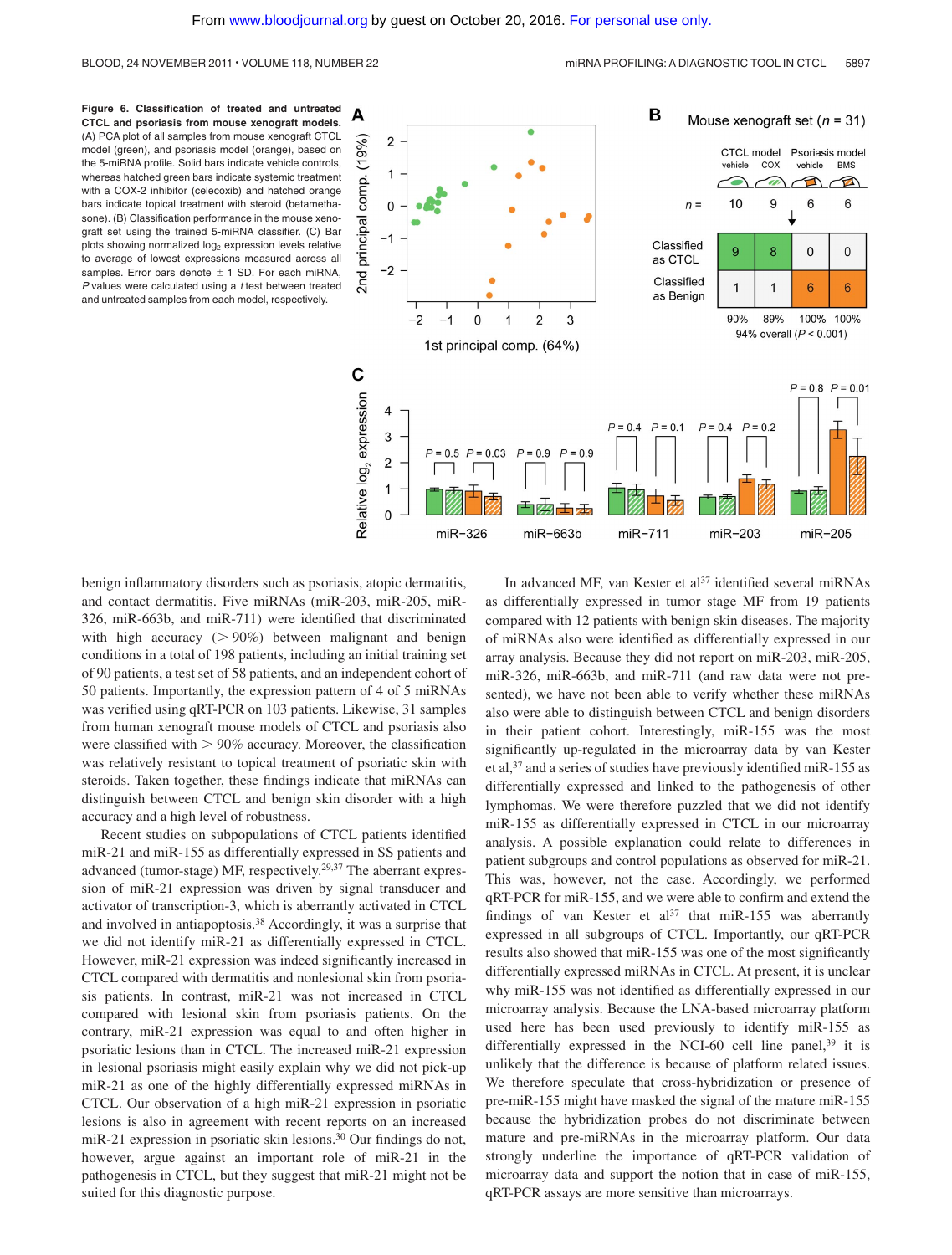### 5898 RALFKIAER et al BLOOD, 24 NOVEMBER 2011 • VOLUME 118, NUMBER 22



**Figure 7. qRT-PCR–based classification of samples from patients with CTCL and benign skin disease.** (A) A Cp based sample score (*S*) were calculated for each sample. Patients are ordered by increasing values of this score. The solid line shows the cutoff between patients with CTCL (green) and patients with benign skin disease (orange). The dotted lines show the cutoffs for the low confidence region. (B) Classification performance using the cutoffs defined in panel A. *P* values were calculated using Fisher exact test. (C) ROC curve ROC showing the sensitivity and specificity for various cutoff values on the sample score of the samples. (D) Relative expression of the 3 miRNAs used in the classification in samples from patients with CTCL and benign skin disease. Error bars indicate  $\pm$  1 SD.

For diagnostic purposes, qRT-PCR is not only more sensitive and specific but also more applicable than microarrays. Using the nearest shrunken centroid algorithm, miR-155, miR-203, and miR-205 were identified as the most discriminative set of miRNAs, and a score formulated as the difference between the Cp of miR-155 and the average Cp of miR-203 and miR-205 found to distinguish patients with CTCL from benign skin diseases with very high sensitivity, specificity, and classification accuracy (95%). Our observation that the classifier miRNAs were differentially expressed in almost all CTCL patients suggests that they might play a key role in the pathogenesis of CTCL. As mentioned, miR-155 is differentially expressed in other lymphomas and hematologic malignancies and is linked to the malignant transformation.40 Accordingly, it was not unexpected that miR-155 was differentially expressed in CTCL. Several miR-155 targets have been identified and miR-155 modifies oncogenesis at multiple levels, including down-regulation of negative regulators such as Src homology-2 domain-containing inositol 5-phosphatase 1 and increased expression of autocrine growth factors.<sup>41</sup> Studies are in progress to unravel the function of miR-155 in the malignant transformation in CTCL.

Our finding of an increased expression of miR-203 in benign disorders is in line with previous reports on miR-203 expression in psoriasis and atopic dermatitis.42 MiR-203 is of particular interest to skin diseases because it plays a key role in keratinocyte biology.43 As mentioned, miR-203 is highly up-regulated in keratinocytes in psoriatic lesions and involved in the repression of suppressor of cytokine signaling-3 (SOCS3).<sup>44</sup> Among other cytokine signaling pathways, SOCS3 inhibits signaling from the IFN $\alpha$ receptor. Because psoriasis patients exhibit hypersensitivity to IFN $\alpha$  that is partly caused by a deficient SOCS3 expression, and IFN $\alpha$  triggers or exuberates psoriasis in cancer patients,  $45$  studies are in progress to address whether the aberrant miR-203 expression plays a role in  $IFN\alpha$  hypersensitivity in psoriatic cells. A decreased expression of miR-203 has not previously been reported in CTCL, but Bueno et al<sup>46</sup> provided evidence that miR-203 is a tumor suppressor and miR-203 silencing promotes lymphoma development via increased expression of oncogenes such as *ABL*. 46 Although these oncogenes are not expressed in CTCL it is possible that miR-203 silencing also plays a direct role in malignant transformation in CTCL. Malignant T cells often display an aberrant expression of SOCS3 that protects against IFN $\alpha$ -mediated growth inhibition.47 Therefore, it is possible that miR-203 silencing (via an increased SOCS3 expression) plays a role in resistance to IFN $\alpha$  treatment in CTCL patients. A few verified targets of miR-205 have recently been reported the most interesting of which (in a CTCL context) is VEGF48 that is aberrantly expressed in all stages of CTCL.49 Accordingly, it is possible that silencing of miR-205 could play a role in the spontaneous VEGF production in CTCL lesions. Thus, it seems likely that all of the 3 miRNAs in the "minimal" qRT-PCR classifier play important roles as oncogenic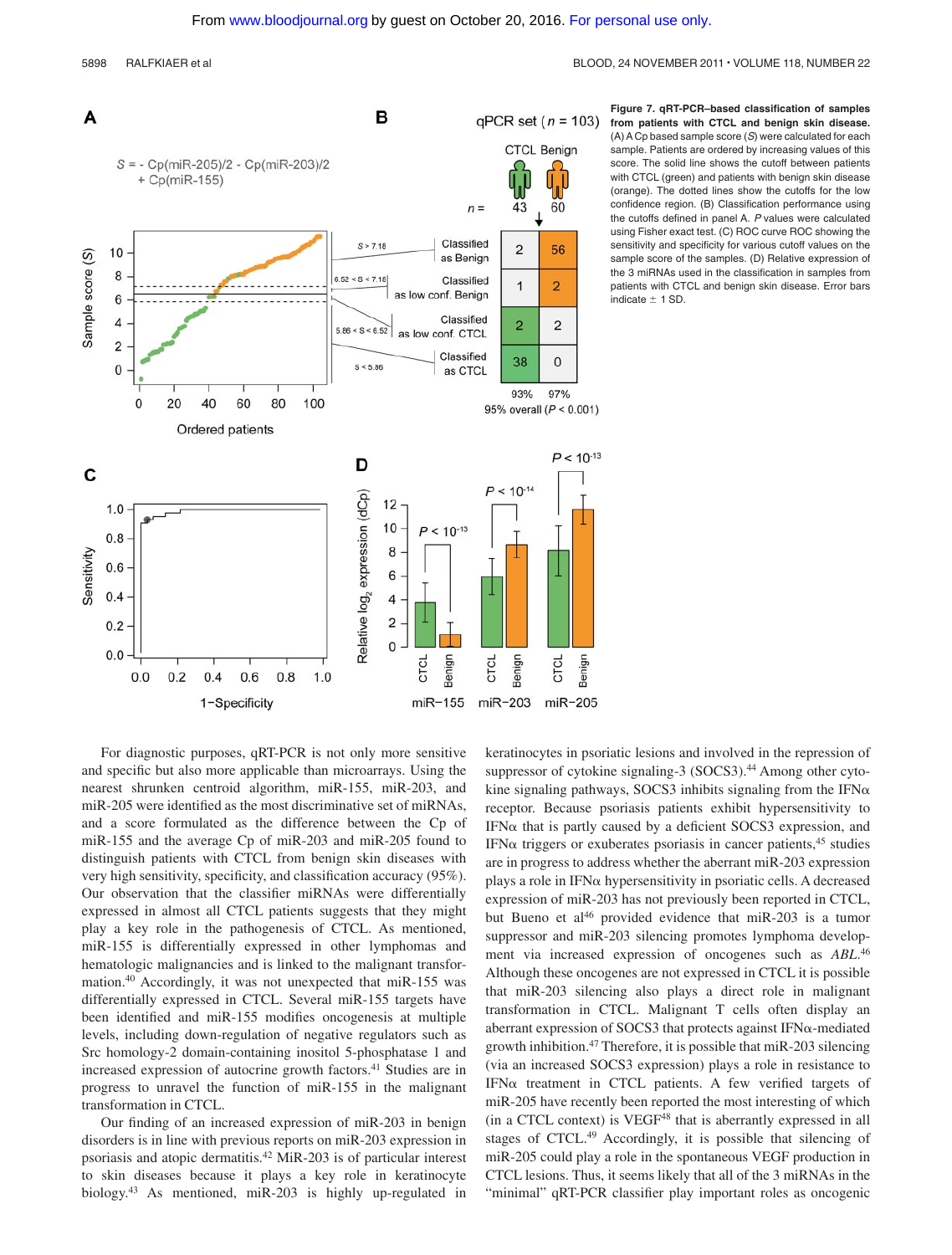(miR-155) and tumor suppressor (miR-203 and miR-205) miR-NAs. We speculate that such features explain why the miRNA classifier is so robust and conserved across all stages of CTCL.

In conclusion, we provide the first evidence that a miRNA classifier can distinguish CTCL from benign inflammatory skin disorders with very high accuracy, suggesting a diagnostic potential in CTCL.

## **Acknowledgments**

This work was supported in part by research funding from The Danish Foundation for Advanced Technology (Højteknologifonden), The Carlsberg Foundation (Carlsbergfondet), The Danish Research Councils, The Lundbeck Foundation, The Danish Cancer Society (Kræftens Bekæmpelse), Dansk Kræftforsknings Fond, The Novo Nordic Foundation, Fabrikant Vilhelm Pedersen og Hustrus Mindelegat, The A. P. Moeller Foundation, The University of Copenhagen, the National Cancer Institute (grant CA89194, M.A.W.), LEO Pharma A/S, and Exiqon A/S.

## **Authorship**

Contribution: U.R. designed and performed research (qRT-PCR), performed sample handling (malignant biopsies), analyzed data, and wrote the paper; P.H.H. designed research (statistical models), handled and analyzed data, and wrote the paper; N.B. performed research (qRT-PCR); M.B.L. sample handling (benign skin disease biopsies) and performed research; C.B.A. performed research (qRT-PCR); L. Svensson performed patient and sample handling and research (animal model); K.L.K. designed and performed research (animal models); M.T.V. performed research (qRT-PCR; animal model CTCL); B.L. designed and performed research (animal models); J.R.Z. designed research (RNA extraction) and analyzed data; T.K. designed and performed research (animal models) and analyzed data; C.M.B. performed research and

analyzed data and wrote paper; L.-M.G. supplied and analyzed clinical data for the malignant biopsies; T. Labuda contributed to the research design (qRT-PCR); A.-M.M. designed and performed research (animal models); K.G. contributed to overall research design; M.A.W. contributed to the overall research design, analyzed data, and wrote the paper; T. Litman contributed to the overall research design, array analysis, and research on miRtargets; M.S.-W. supplied the malignant biopsies; C.Q.-R. supplied and analyzed clinical data for the biopsies from benign skin disorders; R.G. supplied and analyzed clinical data for the malignant biopsies; E.R. contributed to the overall research design, supplied malignant biopsies, analyzed data, and determined histologic classification of malignant biopsies; R.S. performed data analysis of qRT-PCR, array analysis, annotation, and submission to Gene Expression Omnibus; C. Geisler contributed to the overall research design (arrays and qRT-PCR) and analyzed data; A.W. contributed to the overall research design, analyzed data (animal models), and wrote the paper; C. Glue contributed to the research design (arrays and qRT-PCR) and analyzed data; M.A.R. contributed to the overall research design, supplied benign skin disease biopsies, analyzed data, and wrote the paper; L. Skov contributed to the overall research design, supplied benign skin disease, performed biopsies histologic classification of benign biopsies, analyzed data, and the wrote paper; and N.O. contributed to overall research design, analyzed data, primus motor and chairman, and wrote the paper.

Conflict-of-interest disclosure: C. Glue, R.S., and T. Litman are or have been employed by Exiqon A/S, and M.A.R., P.H.H., M.B.L., T. Labuda, L. Svensson, and J.R.Z. are or have been employed by LEO Pharma A/S. Some of the information presented is part of a patent application filed by the institutions and companies engaged in the project. The remaining authors declare no competing financial interests.

Correspondence: Niels Odum, Departments of Biology and International Health, Immunology and Microbiology, Immunology, ISIM, 22.5.34 Panum, University of Copenhagen, Blegdamsvej 3c, DK-2200 Copenhagen N, Denmark; e-mail: ndum@sund.ku.dk.

## **References**

- 1. Bradford PT, Devesa SS, Anderson WF, Toro JR. Cutaneous lymphoma incidence patterns in the United States a population-based study of 3884 cases. *Blood.* 2009;113(21):5064-5073.
- 2. Trautinger F, Knobler R, Willemze R, et al. EORTC consensus recommendations for the treatment of mycosis fungoides/Sézary syndrome. *Eur J Cancer.* 2006;42(8):1014-1030.
- 3. Lee BN, Duvic M, Tang CK, et al. Dysregulated synthesis of intracellular type 1 and type 2 cytokines by T cells of patients with cutaneous T-cell lymphoma. *Clin Diagn Lab Immunol.* 1999;6(1): 79-84.
- 4. Gjerdrum LM, Woetmann A, Odum N, et al. FOXP3- regulatory T cells in cutaneous T-cell lymphomas association with disease stage and survival. *Leukemia.* 2007;21(12):2512-2518.
- 5. Rosen ST, Querfeld C. Primary cutaneous T-cell lymphomas. *Hematol Am Soc Hematol Educ Program.* 2006;323-330.
- 6. Dereure O, Levi E, Vonderheid EC, Kadin ME. Infrequent Fas mutations but no Bax or p53 mutations in early mycosis fungoides a possible mechanism for the accumulation of malignant T lymphocytes in the skin. *J Invest Dermatol.* 2002; 118(6):949-956.
- 7. van Doorn R, Kester MS van Dijkman R, et al. Oncogenomic analysis of mycosis fungoides reveals major differences with Sézary syndrome. *Blood.* 2009;113(1):127-136.
- 8. Girardi M, Heald PW, Wilson LD. The pathogenesis of mycosis fungoides. *N Engl J Med.* 2004; 350(19):1978-1988.
- 9. Kadin ME, Vonderheid EC. Targeted therapies: denileukin diftitox–a step towards a "magic bullet" for CTCL. *Nat Rev Clin Oncol.* 2010;7(8):430- 432.
- 10. Zhang Q, Wang HY, Woetmann A, et al. STAT3 induces transcription of the DNA methyltransferase 1 gene (DNMT1) in malignant T lymphocytes. *Blood.* 2006;108(3):1058-1064.
- 11. Garzon R, Calin G a Croce CM. MicroRNAs in cancer. *Annu Rev Med.* 2009;60:167-79.
- 12. Tessel MA, Krett NL, Rosen ST. Steroid receptor and microRNA regulation in cancer. *Curr Opin Oncol.* 2010;22(6):592-597.
- 13. Krejsgaard T, Vetter-Kauczok CS, Woetmann A, et al. Ectopic expression of B-lymphoid kinase in cutaneous T-cell lymphoma. *Blood.* 2009;113(23): 5896-5904.
- 14. Pimpinelli N, Olsen EA, Santucci M, et al. Defining early mycosis fungoides. *J Am Acad Dermatol.* 2005;53(6):1053-1063.
- 15. Glusac EJ. Criterion by criterion, mycosis fungoides. *Am J Dermatopathol.* 2003;25(3):264-269.
- 16. Olsen E, Vonderheid E, Pimpinelli N, et al. Revisions to the staging and classification of mycosis fungoides and Seìzary syndrome a proposal of the International Society for Cutaneous Lympho-

mas (ISCL) and the cutaneous lymphoma task force of the European Organization of Research and Treatment of Cancer (EORTC). *Blood.* 2007; 110(6):1713-1722.

- 17. Keehn CA, Belongie IP, Shistik G, Fenske NA, Glass LF. The diagnosis, staging, and treatment options for mycosis fungoides. *Cancer Control.* 2007;14(2):102-111.
- 18. Lu J, Getz G, Miska EA, et al. MicroRNA expression profiles classify human cancers. *Nature.* 2005;435(7043):834-838.
- 19. Willemze R, Jaffe ES, Burg G, et al. WHO-EORTC classification for cutaneous lymphomas. *Blood.* 2005;105(10):3768-3785.
- 20. Foss FM, Zinzani PL, Vose JM, et al. Peripheral T-cell lymphoma. *Blood.* 2011;117(25):6756- 6767.
- 21. Burg G, Kempf W, Cozzio A, et al. WHO/EORTC classification of cutaneous lymphomas 2005 histological and molecular aspects. *J Cutan Pathol.* 2005;32(10):647-674.
- 22. Stenderup K, Rosada C, Worsaae A, et al. Interleukin-20 plays a critical role in maintenance and development of psoriasis in the human xenograft transplantation model. *Br J Dermatol.* 2009; 160(2):284-296.
- 23. Kvist PH, Svensson L, Hagberg O, et al. Comparison of the effects of vitamin D products in a psoriasis plaque test and a murine psoriasis xenograft model. *J Trans Med.* 2009;7:107.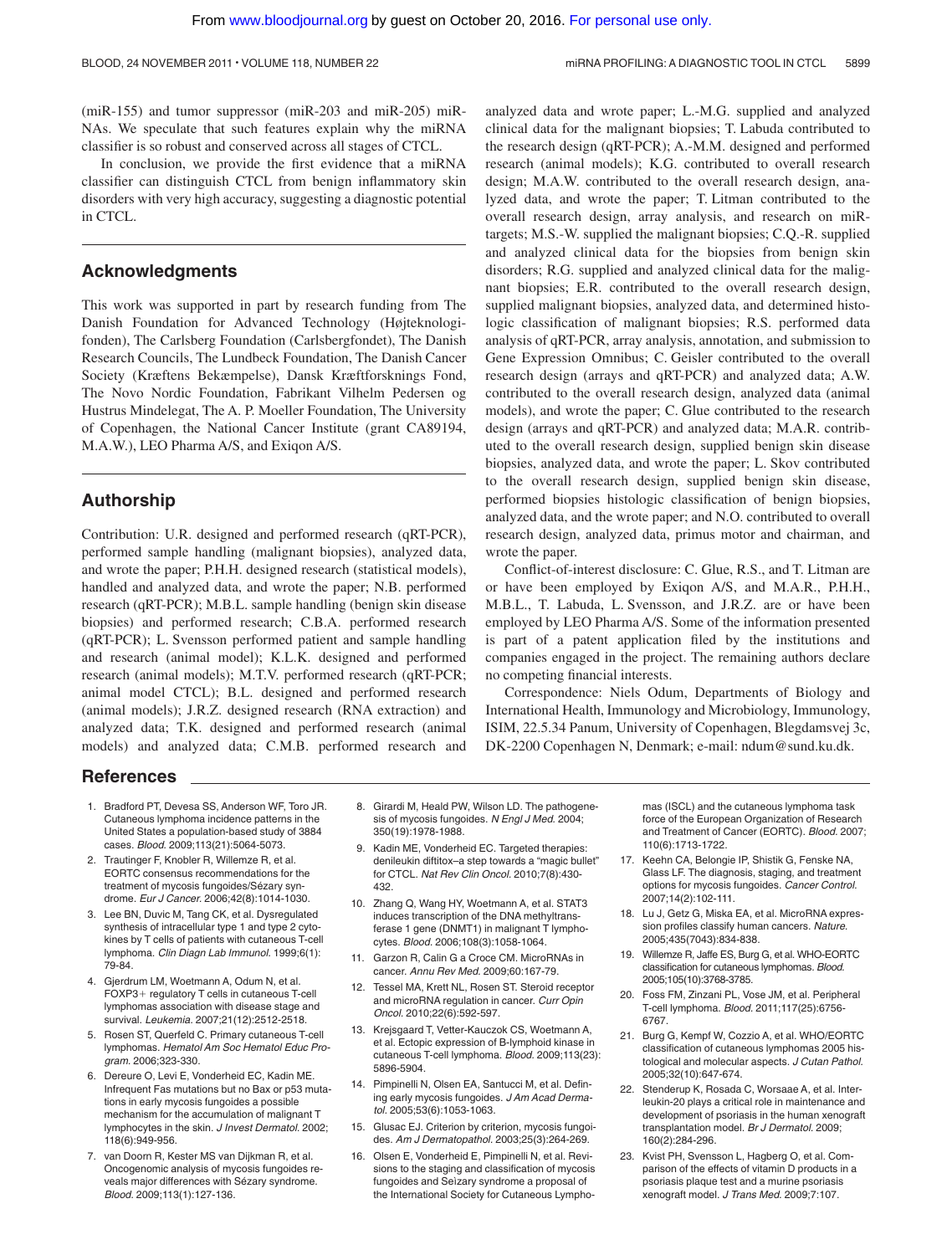- 24. Krejsgaard T, Kopp K, Ralfkiaer E, et al. A novel xenograft model of cutaneous T-cell lymphoma. *Exp Dermatol.* 2010;19(12):1096-1102.
- 25. Ritchie ME, Silver J, Oshlack A, et al. A comparison of background correction methods for twocolour microarrays. *Bioinformatics.* 2007;23(20): 2700-2707.
- 26. Cleveland WS, Grosse E and Shyu WM. Local regression models. In: Chambers JM and Hastie TJ, eds. Statistical Models in S. Pacific Grove, CA: Wadsworth & Brooks/Cole; 1992:309- 376.
- 27. Rosenfeld N, Aharonov R, Meiri E, et al. MicroR-NAs accurately identify cancer tissue origin. *Nat Biotechnol.* 2008;26(4):462-469.
- 28. Tibshirani R, Hastie T, Narasimhan B, Chu G. Diagnosis of multiple cancer types by shrunken centroids of gene expression. *Proc Natl Acad Sci U S A.* 2002;99(10):6567-6572.
- 29. van der Fits L, Kester MS van Qin Y, et al. MicroRNA-21 expression in CD4- T cells is regulated by STAT3 and is pathologically involved in Sézary syndrome. *J Invest Dermatol.* 2011; 131(3):762-768.
- 30. Zibert JR, Løvendorf MB, Litman T, et al. MicroR-NAs and potential target interactions in psoriasis. *J Dermatol Sci.* 2010;58(3):177-185.
- 31. Kopp KLM, Dabelsteen S, Krejsgaard T, et al. COX-2 is a novel target in therapy of mycosis fungoides. *Leukemia.* 2010;24(12):2127-2129.
- 32. Vandesompele J, De Preter K, Pattyn F, et al. Accurate normalization of real-time quantitative RT-

PCR data by geometric averaging of multiple internal control genes. *Genome Biol.* 2002(3): research0034-research0034.11.

- 33. Chen J, Odenike O, Rowley JD. Leukaemogenesis more than mutant genes. *Nat Rev Cancer.* 2010;10(1):23-36.
- 34. Ballabio E, Mitchell T, Kester MS van, et al. MicroRNA expression in Sézary syndrome identification, function, and diagnostic potential. *Blood.* 2010;116(7):1105-1113.
- 35. Holst LM, Kaczkowski B, Gniadecki R. Reproducible pattern of microRNA in normal human skin. *Exp Dermatol.* 2010;19(8):e201-e205.
- 36. Narducci MG, Arcelli D, Picchio MC, et al. MicroRNA profiling reveals that miR-21, miR-486 and miR-214 are upregulated and involved in cell survival in Sézary syndrome. Cell Death Dis. 2011;2:e151.
- 37. van Kester MS, Ballabio E, Benner MF, et al. miRNA expression profiling of mycosis fungoides. *Mol Oncol.* 2011;5(3):273-280.
- 38. Sommer VH, Clemmensen OJ, Nielsen O, et al. In vivo activation of STAT3 in cutaneous T-cell lymphoma. evidence for an antiapoptotic function of STAT3. *Leukemia.* 2004;18(7):1288-1295.
- 39. Søkilde R, Kaczkowski B, Podolska A, et al. Global microRNA analysis of the NCI-60 cancer cell panel. *Mol Cancer Ther.* 2011;10(3):375-384.
- 40. Garzon R, Croce CM. MicroRNAs in normal and malignant hematopoiesis. *Curr Opin Hematol.* 2008;15(4):352-358.
- 41. Pedersen IM, Otero D, Kao E, et al. Onco-miR-

155 targets SHIP1 to promote TNFalphadependent growth of B cell lymphomas. *EMBO Mol Med.* 2009;1(5):288-295.

- 42. Sonkoly E, Ståhle M, Pivarcsi A. MicroRNAs novel regulators in skin inflammation. *Clin Exp Dermatol.* 2008;33(3):312-315.
- 43. Wei T, Orfanidis K, Xu N, et al. The expression of microRNA-203 during human skin morphogenesis. *Exp Dermatol.* 2010;19(9):854-856.
- 44. Sonkoly E, Wei T, Janson PCJ, et al. MicroRNAs novel regulators involved in the pathogenesis of psoriasis? *PLoS One.* 2007;2(7):e610.
- 45. Eriksen KW, Woetmann A, Skov L, et al. Deficient SOCS3 and SHP-1 expression in psoriatic T cells. *J Invest Dermatol.* 2010;130(6):1590-1597.
- 46. Bueno MJ, Pérez de Castro I, Gómez de Cedrón M, et al. Genetic and epigenetic silencing of microRNA-203 enhances ABL1 and BCR-ABL1 oncogene expression. *Cancer Cell.* 2008;13(6):496- 506.
- 47. Brender C, Lovato P, Sommer VH, et al. Constitutive SOCS-3 expression protects T-cell lymphoma against growth inhibition by IFNalpha. *Leukemia.* 2005;19(2):209-213.
- 48. Baranwal S, Alahari SK. MiRNA control of tumor cell invasion and metastasis. *Int J Cancer.* 2010; 126(6):1283-1290.
- 49. Krejsgaard T, Vetter-Kauczok CS, Woetmann A, et al. Jak3- and JNK-dependent vascular endothelial growth factor expression in cutaneous Tcell lymphoma. *Leukemia.* 2006;20(10):1759- 1766.

### 5900 RALFKIAER et al BLOOD, 24 NOVEMBER 2011 • VOLUME 118, NUMBER 22